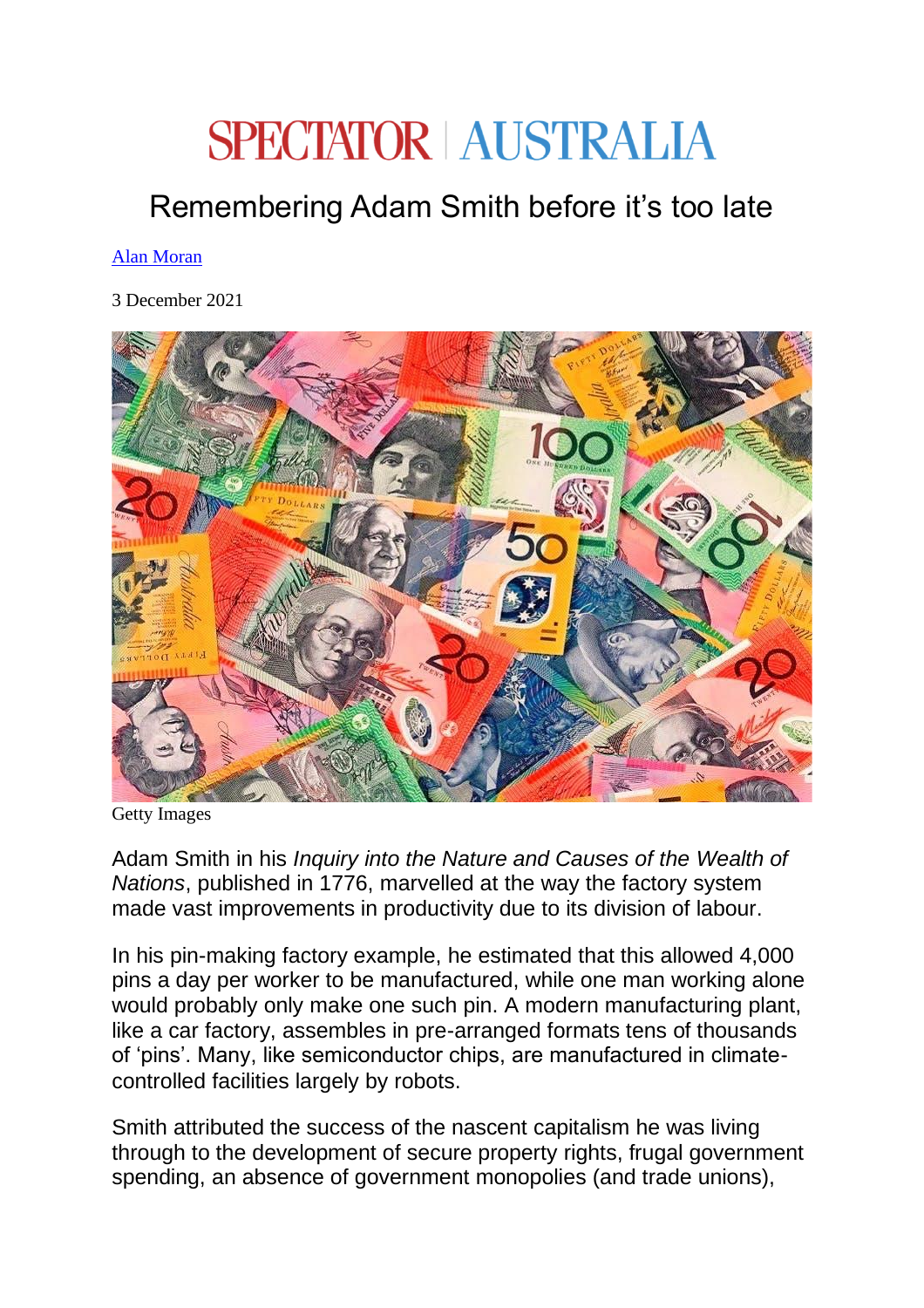and an ability to trade across and within borders. These he linked with his famous 'invisible hand' whereby workers, financiers, and entrepreneurs pursue their own self-interest in maximising their personal incomes and in the process increase the wealth of those around them.

This outcome has shown repeated confirmation over the past quarter of a millennium. It has seen prosperity spread from Britain and its European colonies, through western Europe and the far East, latterly encompassing China and India. Wherever secure property rights were absent or government restraints inhibited trade and enterprise – as in the Soviet bloc, China, and India until the past three decades – only modest growth took place.

That process is now under serious threat from a number of directions largely associated with the Environmental, Social, and Governance (ESG) movement. This movement is mainly focused on attacking mining and use of coal and other hydrocarbons.

An important part of the threat is the leveraging of ESG by lobbyists seeking favours for renewable energy, more recently reinforced by those (including the ubiquitous Twiggy Forest) seeking government funding for the latest fad, converting hydrogen to energy. But such lobbying has always been present and of itself has rarely derailed the march to greater economic efficiency.

Much more problematic are the actions of individuals, those managing their investable funds and the institutional guardians seeking to ensure the integrity of fund management.

For Adam Smith, a crucial outcome of what became known as *laissezfaire* capitalism was the reduced risk that lenders faced. This allowed interest rates to fall to 2 per cent in England compared to over 10 per cent in other places where government intervention was more significant.

Yesteryear's financiers were wealthy merchants whose focus was on earnings. More important today are the accumulated savings of individuals rich and poor. And many individuals are willing to see potentially reduced returns in order to prove to themselves and others that they are not indifferent to what they see as the greater issues involved in financing commercial activities.

Individuals' own preferences are reflected and amplified by those they have entrusted to invest their savings. In Australia, the union-controlled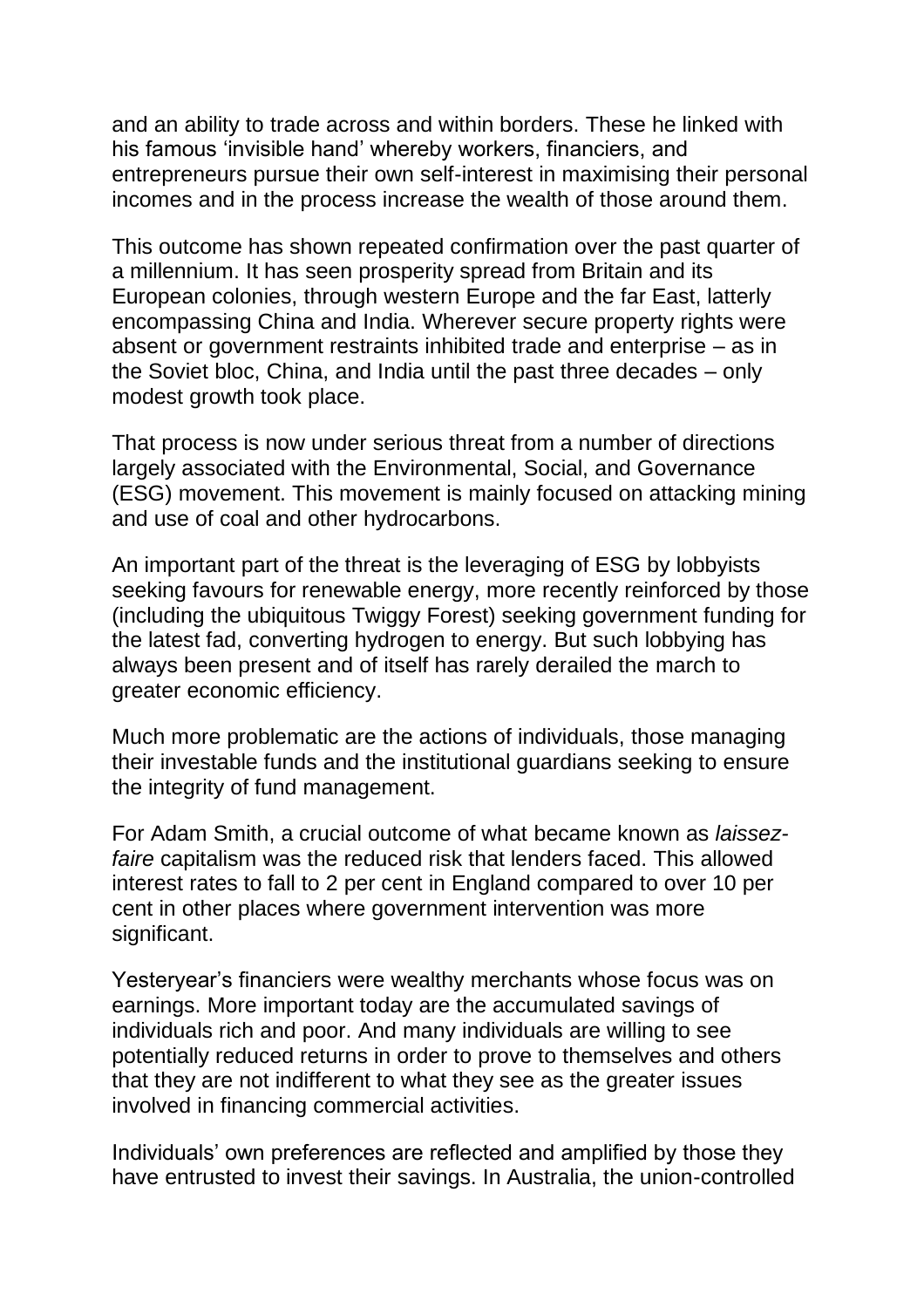superannuation funds, which account for half the nation's investable resources, are major exponents of ESG. But many global private sector funds led by BlackRock, the world's largest, are equally fixated. 'Climate Action 100+' describes itself as an *'investor-led initiative to ensure the world's largest corporate greenhouse gas emitters take necessary action on climate change.'* The members manage over \$54 trillion in assets, which is equivalent to sixty per cent of the market capitalisation of all the world's stock market exchanges.

Added to these are activists opposing new resource developments through shareholder engagement, vilification of lending institutions, lobbying, and preventing activities commencing.

Although constraints on investment venues will mean the lender accepting lower average returns, this is not presently evident, possibly because increased demand for ESG shares is (temporarily) driving up their prices. Half of the best performing Australian funds feature ESG principles, and are taking decisions on that basis although, as [Cliona](https://www.theaustralian.com.au/business/companies/institutional-investors-rank-climate-risk-as-top-esg-concern-but-take-little-action-in-portfolios-macquarie-survey/news-story/cf9264d59beb1a85db598ab56a6a9317?utm_source=TheAustralian&utm_medium=Email&utm_campaign=Editorial&utm_content=AM_BIZREV_Newsletter)  [O'Dowd](https://www.theaustralian.com.au/business/companies/institutional-investors-rank-climate-risk-as-top-esg-concern-but-take-little-action-in-portfolios-macquarie-survey/news-story/cf9264d59beb1a85db598ab56a6a9317?utm_source=TheAustralian&utm_medium=Email&utm_campaign=Editorial&utm_content=AM_BIZREV_Newsletter) shows, often less than rigorously.

These corporate funds are joined by charitable trusts bequeathed by self-made wealthy men like Rockefeller, Carnegie, and even our own Myer family, which have gradually been transformed into social actors increasingly with environmental agendas. They are joined by funds of living entrepreneurs like George Soros, Mark Zuckerberg, and Bill **Gates** 

Finally, we have institutional regulatory agencies, like the Bank of International Settlements and the Australian Securities and Investment Commission, seeking to force all businesses to identify and account for the risks they allegedly have in their exposure to climate concerns and enforce any backsliding and prevent message fabrications. The latest addition to these is President Biden's appointment of climate change activist Lael Brainard as the Federal Reserve Bank's vice chair.

Neither the recent apparent willingness of savers to accept lower returns for ideological reasons, nor less amplification of such deviations by the fund managers and institutional controllers were anticipated in Adam Smith's playbook prescribing the foundations of an enduring prosperity. The diversion of capital to less remunerative venues and the increased paperburden costs of regulatory oversight that these facets entail must surely have an impact on economic efficiency.